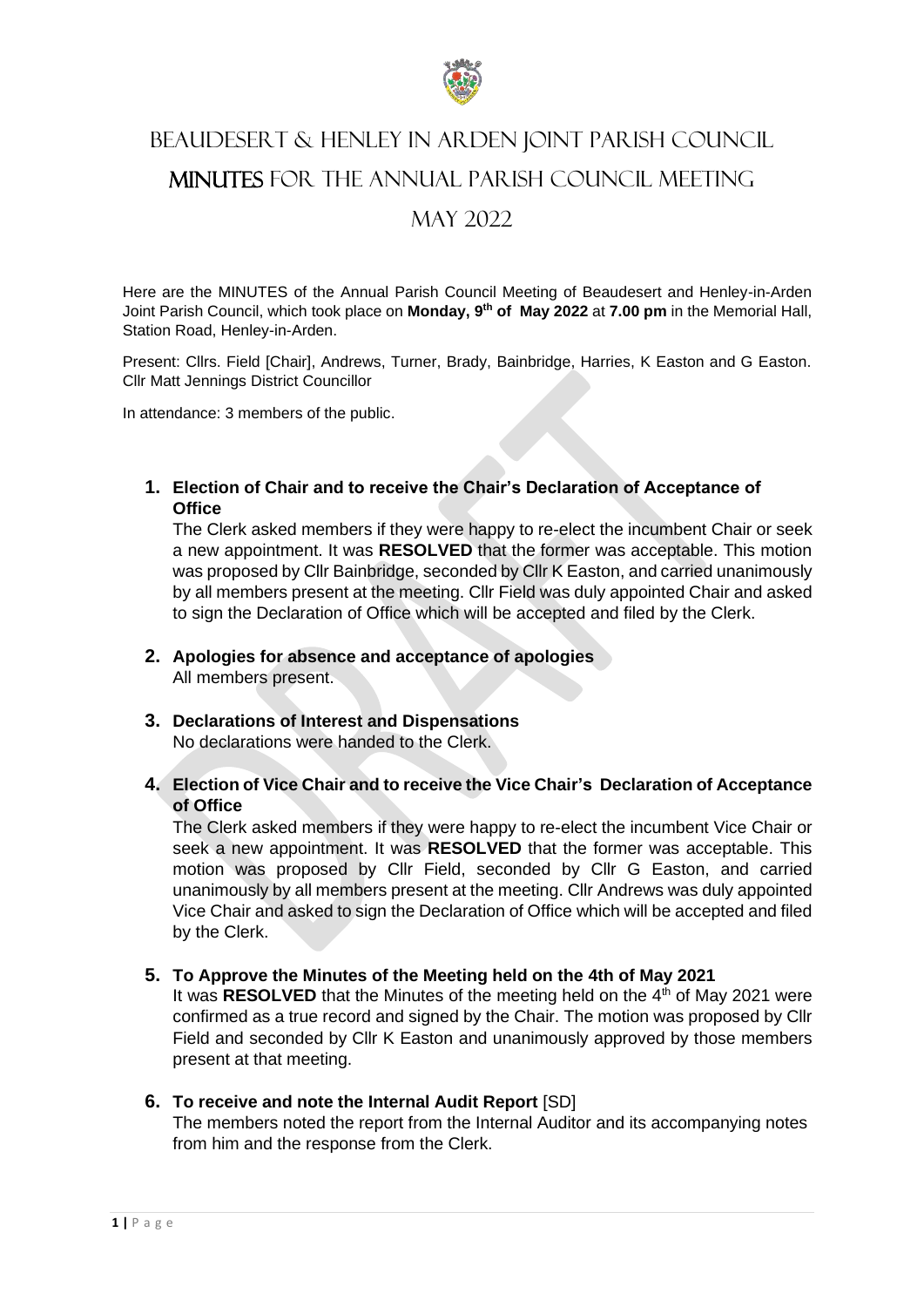

## **7. To consider the re-engagement of the Internal Auditor**

It was **RESOLVED** that the present Internal Auditor, Mr. Bob Morgan, be retained until May 2023. This motion was proposed by Cllr Field, seconded by Cllr Bainbridge, and carried unanimously by all members present at the meeting.

## **8. To consider the re-adoption of the Action Plan**[SD]

It was **RESOLVED** that the 2021-2022 Action Plan be re-adopted, and tasks set out for 2022- 2023. This motion was proposed by Cllr Field, seconded by Cllr Harries, and carried unanimously by all members present at the meeting.

**9. To consider adoption of committees/working parties & community engagement/alignment strategy** [SD]

The Clerk advised the membership that progress was required in re-engaging with the community following the pandemic, through the formation of portfolio holders and working parties, that this might be the foundation for the new Action Plan, debated under Item 8. above. The matter of these appointments was deferred until a later meeting. The Chair asked the Clerk to ensure that in future, the matter of planning be brought forward in the agenda, in order to allow members of the public to leave after hearing the outcome of the planning decisions.

## **10.To consider, approve & sign the new Financial Regulations** [SD]

It was **RESOLVED** that the supporting document, namely the Financial Regulations, reference 2021-10010, be adopted by the JPC. The Chair raised the issue of para 2.2 of the regulations and asked Cllr Andrews would be prepared to verify reconciliations and current and deposit account prepared by the RFO. Cllr Andrews accepted this duty. This motion was proposed by Cllr Field, seconded by Cllr G Easton, and carried unanimously by all members present at the meeting. The document will be duly signed by the Chair and Clerk and filed on the website.

## **11.To consider, approve and sign the updated Risk Register** [SD]

It was **RESOLVED** that the supporting document, namely the updated Risk Register, reference 2022-10010.3, be adopted by the JPC. The Chair raised the issue of the need for TWO councillors being required to verify certain accounts to negate the risk of fraud, she nominated herself and Cllr Andrews for this task. This motion was proposed by Cllr Field, seconded by Cllr K Easton, and carried unanimously by all members present at the meeting. The document will be duly signed by the Chair and Clerk and filed on the website.

## **12.To consider, approve and sign the Asset Register** [SD]

It was **RESOLVED** that the supporting document, namely the updated Asset Register, reference 2021-10026, be adopted by the JPC. This motion was proposed by Cllr Field, seconded by Cllr Bainbridge, and carried unanimously by all members present at the meeting. The document will be duly signed by the Chair and Clerk and filed on the website.

## **13.To consider, approve and sign the new Councillor Code of Conduct Policy** [SD]

It was **RESOLVED** that the supporting document, namely the updated Councillor Code of Conduct Policy, reference 2021-10011, be adopted by the JPC. This motion was proposed by Cllr Field, seconded by Cllr Brady, and carried unanimously by all